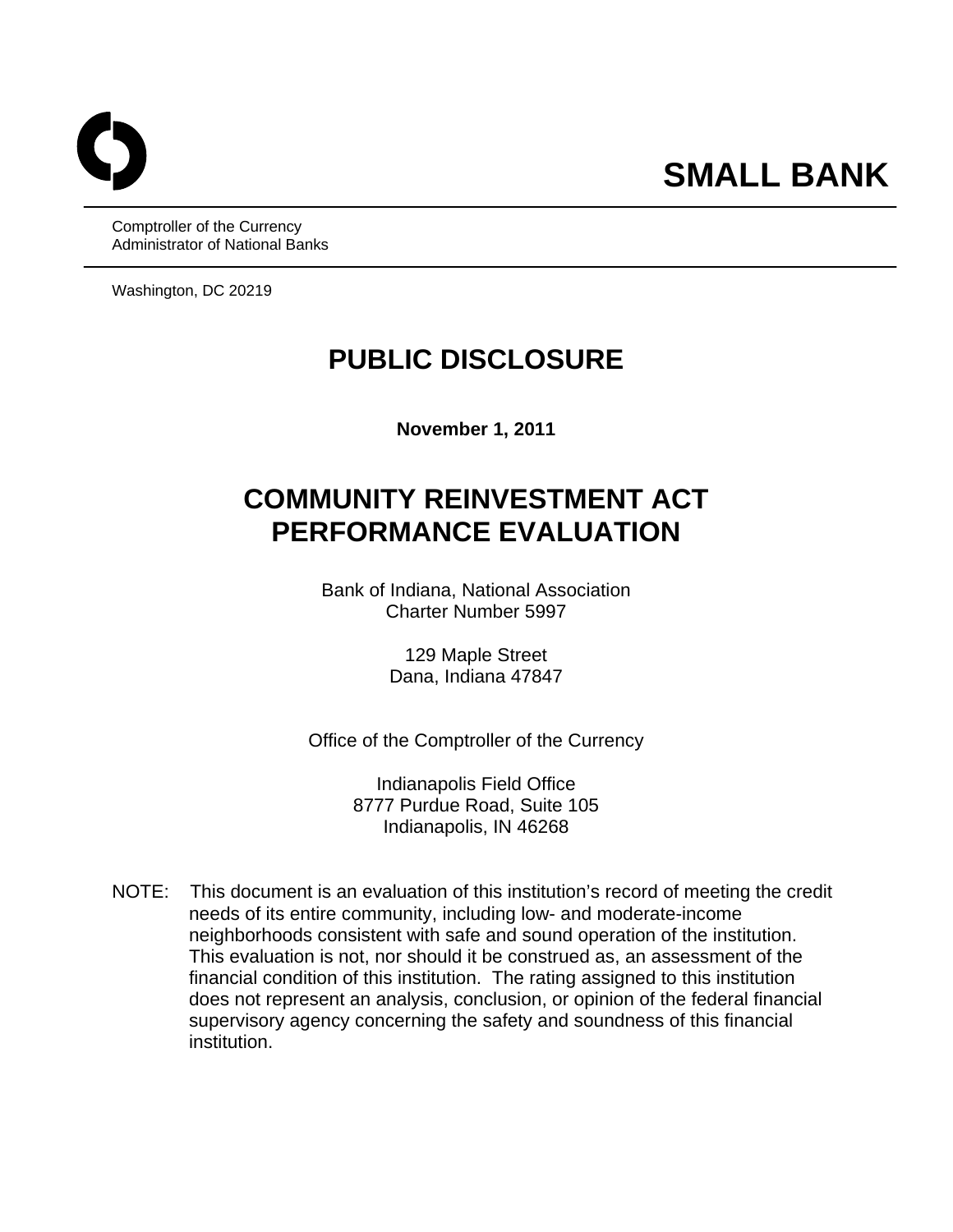### **INSTITUTION'S CRA RATING: This institution is rated Satisfactory.**

- A majority of the bank's primary loan products were made within Bank of Indiana's assessment areas (AAs) at origination.
- The geographic distribution among various income tracts reflects excellent dispersion; however, the borrower distribution reflects poor distribution to small businesses.
- BOI's net loan-to-deposit (LTD) ratio is reasonable given the bank's size, financial condition, assessment area credit needs, and dollar volume of loans sold.

# **SCOPE OF EXAMINATION**

The Bank of Indiana, N.A. (BOI) was evaluated under the Small Bank examination procedures, which evaluates the bank's record of meeting the credit needs of its AAs through lending activities. The evaluation period for this review is from May 8, 2006 to November 1, 2011. Based on both the number and dollar volume of loan origination data supplied by the bank, BOI's primary lending products are business loans. Due to the change in primary products since the previous evaluation (residential real estate and agricultural loans), we sampled business loans from the entire evaluation period.

BOI currently has three AAs; Terre Haute MSA (Metropolitan Statistical Area), portions of the Indianapolis MSA and Starke County. A Lafayette, Indiana branch opened in September, 2006 and closed in February, 2011. The branch, located in Tippecanoe County was part of the Lafayette MSA #29140; we will include this former AA in the evaluation since the location was operating during the majority of the review period. The Terre Haute MSA and Indianapolis MSA AAs were reviewed as full-scope, as a majority of deposits and loans are from the branches located in these AAs. Starke County and Lafayette MSA AAs were evaluated as limited-scope.

## **DESCRIPTION OF INSTITUTION**

BOI is a \$113 million intrastate institution headquartered in Dana, Indiana. Dana is a rural town located approximately 85 miles west of Indianapolis, Indiana and 35 miles north of Terre Haute, Indiana. BOI is owned by Indiana Bancorp, Inc, a one-bank holding company that purchased the bank just prior to the 2006 CRA examination.

In addition to the main office, BOI operates out of three branches located in Bargersville, Hamlet, and North Judson, Indiana. Each branch maintains similar hours and onsite ATMs. The Hamlet and North Judson branches were both acquired in August, 2007 and the Bargersville branch opened in March, 2009. Additionally, a branch located in Lafayette, Indiana and downtown, Indianapolis were opened and closed during the review period. The Lafayette branch was in a moderate-income geography and the Indianapolis branch in a middle-income geography.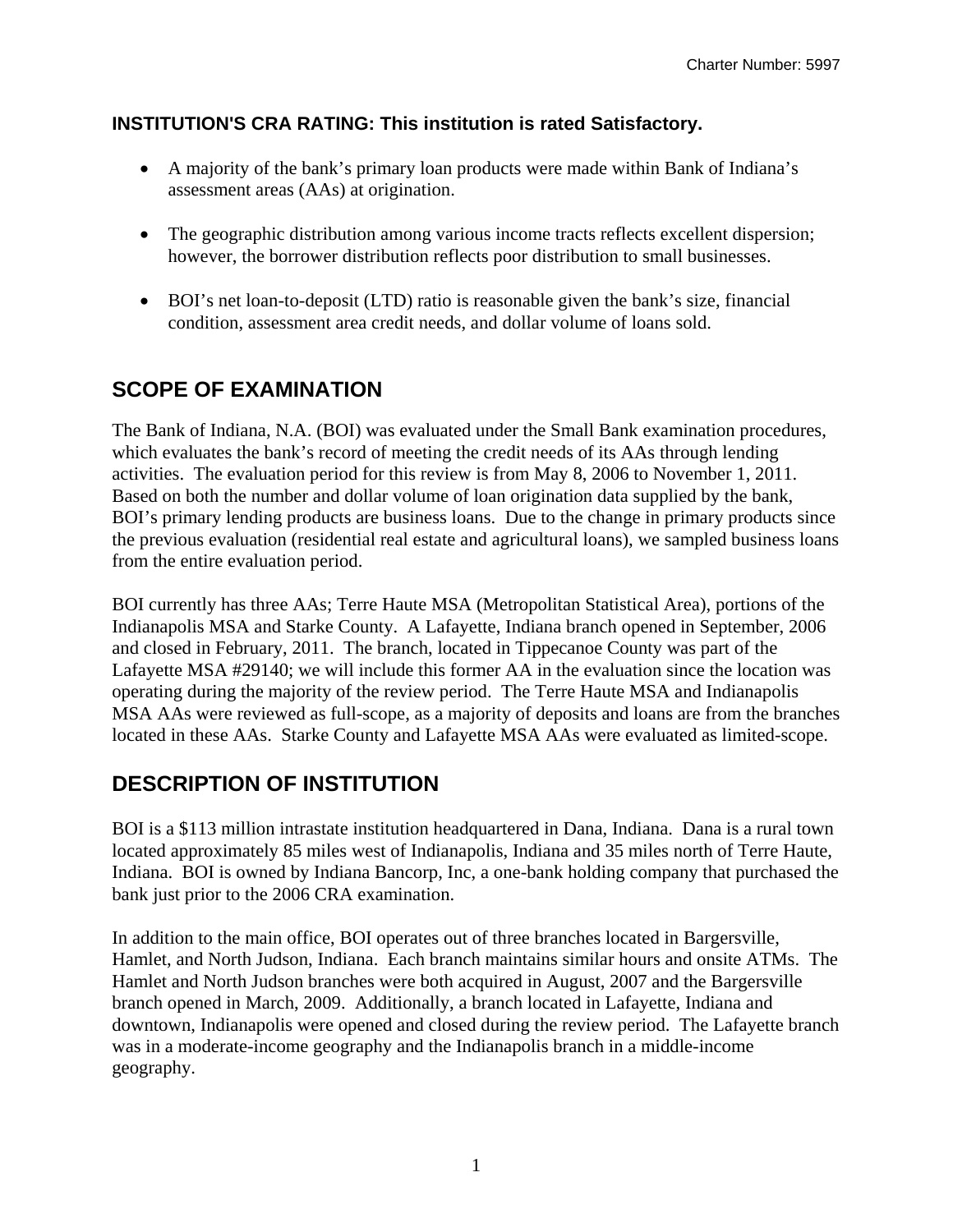Current ownership shifted the bank's strategy from home loans to business loans. BOI currently offers commercial, farm, and consumer loans. In particular, the bank focuses on originating SBA guaranteed loans, many of which it sells. The bank ceased originating home loans in April, 2010.

 As of June 30, 2011, net loans were \$61 million, or 54 percent of total assets, while Tier 1 Capital was \$10 million. The following represents the bank's loan and lease portfolio mix as of June 30, 2011.

| <b>Loan Portfolio Summary by Loan Product</b> |                          |  |  |  |  |  |  |  |
|-----------------------------------------------|--------------------------|--|--|--|--|--|--|--|
| <b>Loan Category</b>                          | % of Outstanding Dollars |  |  |  |  |  |  |  |
| <b>Business Loans</b>                         | 76.23%                   |  |  |  |  |  |  |  |
| Home Loans                                    | 10.52%                   |  |  |  |  |  |  |  |
| Farm Loans                                    | 12.34%                   |  |  |  |  |  |  |  |
| <b>Consumer Loans</b>                         | $.91\%$                  |  |  |  |  |  |  |  |

Source: June 30, 2011 CALL Report data

BOI was rated Satisfactory at the May 8, 2006 CRA examination. During this evaluation period, BOI was put under a Formal Agreement relating to safety and soundness concerns. The terms of the formal agreement call for strengthening of credit administration concerning problem assets and maintenance of minimum capital ratios; however, this does not significantly impact the bank's ability to meet identified needs of the community. In 2011, the Indiana Board of Depositories rules changed and require the bank to provide additional collateral to secure noninsured public fund deposits due to the current financial condition. A majority of the acceptable collateral is found in the investment portfolio. This will likely affect the bank's loan-to-deposit ratio.

# **DESCRIPTION OF ASSESSMENT AREA(S)**

BOI currently has three assessment areas in Indiana; the Terre Haute MSA, portions of the Indianapolis MSA, and Starke County. Additionally, during the review period, the bank had a fourth AA of Tippecanoe County within the Lafayette MSA. A description of each full-scope AA is detailed below:

### Terre Haute MSA AA

The Terre Haute MSA (#45460) is located in Western Indiana and includes all of Vermillion, Vigo, Sullivan, and Clay Counties. This AA meets the requirements of the regulation and does not arbitrarily exclude any low-or moderate-income areas. The table below illustrates the composition of businesses within the AA. Nearly 66 percent of businesses in the AA are small businesses. A small business is defined as annual gross revenues of \$1 million or less. The area consists of 46 census tracts and just over 13,000 businesses. Revenue data was unavailable for 31 percent of the businesses.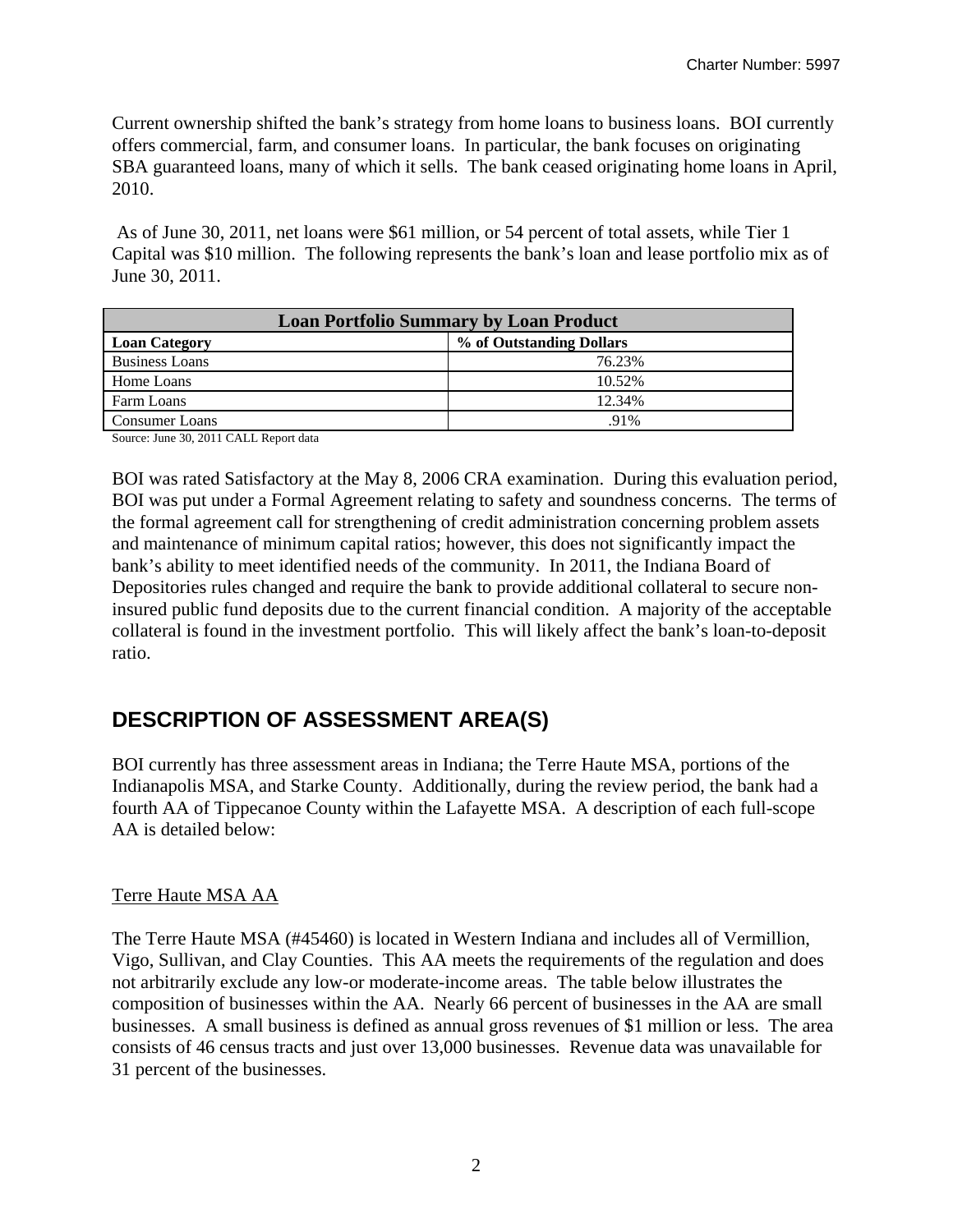| <b>Non-Farm Business Demographic Information for Terre Haute MSA</b> |          |                      |        |                         |                                                            |          |                         |          |  |  |  |  |
|----------------------------------------------------------------------|----------|----------------------|--------|-------------------------|------------------------------------------------------------|----------|-------------------------|----------|--|--|--|--|
|                                                                      |          |                      |        |                         | Revenues $\langle$ = \$1 Million Revenues > \$1<br>Million |          |                         |          |  |  |  |  |
|                                                                      |          | <b>Census Tracts</b> |        | <b>Total Businesses</b> | <b>Total Businesses</b>                                    |          | <b>Total Businesses</b> |          |  |  |  |  |
|                                                                      | #        | $\%$                 | #      | $\%$                    | #                                                          | $\%$     | #                       | $\%$     |  |  |  |  |
| Low Income                                                           | $\Omega$ | $0.00\%$             | 0      | $0.00\%$                | $\Omega$                                                   | $0.00\%$ | $\Omega$                | $0.00\%$ |  |  |  |  |
| Moderate Income                                                      | 11       | 23.91%               | 1,894  | 14.50%                  | 1,240                                                      | 14.47%   | 107                     | 26.04%   |  |  |  |  |
| Middle Income                                                        | 26       | 56.52%               | 8,157  | 62.45%                  | 5,265                                                      | 61.43%   | 228                     | 55.47%   |  |  |  |  |
| <b>Upper Income</b>                                                  | 8        | 17.39%               | 2,915  | 22.31%                  | 2,017                                                      | 23.53%   | 69                      | 16.79%   |  |  |  |  |
| N/A                                                                  |          | 2.18%                | 97     | 0.74%                   | 49                                                         | 0.57%    | 7                       | 1.70%    |  |  |  |  |
| Total                                                                | 46       | 100.00%              | 13,063 | 100.00%                 | $8,571*$                                                   | 100.00%  | $411*$                  | 100.00%  |  |  |  |  |

Source: 2000 U.S. Census Data / 2010 Business Geodemographic Data \* Revenue data unavailable for 4,081 businesses

The local economy continues to struggle as the September 2011 unemployment rate (9.7 percent) exceeds the 8.5 percent state and 8.8 percent national ratios. The area's largest employers are located in Terre Haute and include Union Hospital, Vigo County School Corp, Indiana State University, Sony DADC, and Terre Haute Regional Hospital.

Overall competition from other financial institutions is average in the Terre Haute MSA. Besides BOI, there are ten other financial institutions with a total of 63 branches. Competitors include both local community banks and branches from large, regional institutions. As of June 30, 2011, BOI ranks eighth in deposit share (1.95 percent) among the 11 branches.

While assessing the bank's performance, we contacted a local community development group. Though the unemployment rate is relatively high, the group's spokesperson believes the overall economy to be improving and cited expansion of various manufacturers. They also indicated there are sufficient opportunities for local banks to lend within the area and that community needs are being met. Local banks are well connected to the community and public perception is generally positive.

#### Indianapolis MSA AA

This AA includes four counties within the Indianapolis MSA (#26900). These four counties are Hendricks, Marion, Morgan, and Johnson. It is appropriate that the AA does not include the entire MSA, as the bank currently has only one branch located in Johnson County. The AA is large for a bank of this size, with only one location. It meets the requirements of the regulation and does not arbitrarily exclude any low- or moderate-income areas.

The table below contains information on businesses within the AA. Nearly 65 percent of the businesses in the assessment area are small businesses; 32 percent of businesses do not report revenue. Very few businesses are located within low-income tracts, while 18 percent are located within moderate-income tracts.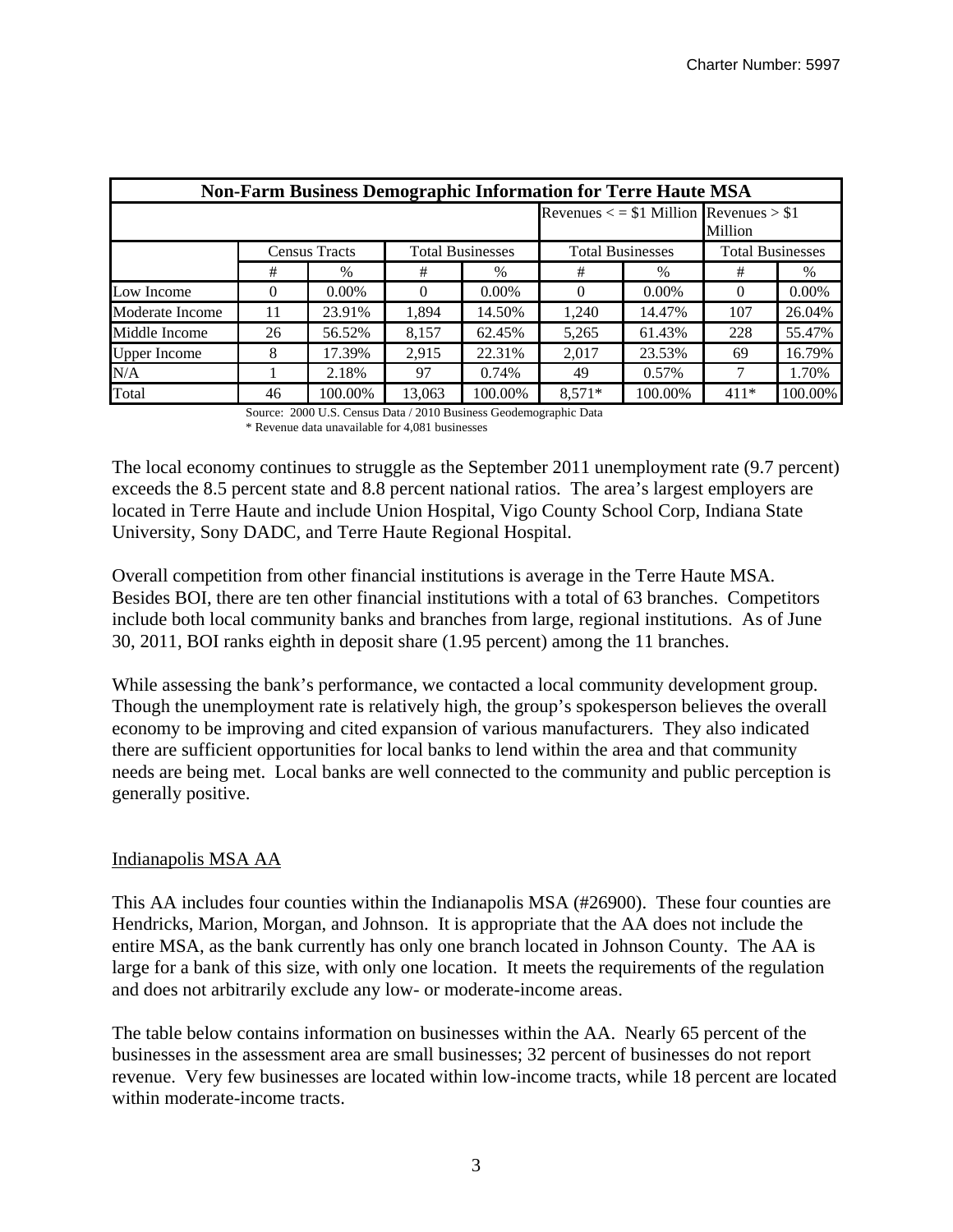| <b>Non-Farm Business Demographic Information for Indianapolis MSA</b> |                                                 |         |                                                            |         |                         |         |                         |         |  |  |  |
|-----------------------------------------------------------------------|-------------------------------------------------|---------|------------------------------------------------------------|---------|-------------------------|---------|-------------------------|---------|--|--|--|
|                                                                       |                                                 |         | Revenues $\langle$ = \$1 Million Revenues > \$1<br>Million |         |                         |         |                         |         |  |  |  |
|                                                                       | <b>Total Businesses</b><br><b>Census Tracts</b> |         |                                                            |         | <b>Total Businesses</b> |         | <b>Total Businesses</b> |         |  |  |  |
|                                                                       | #                                               | $\%$    | #                                                          | $\%$    | #                       | $\%$    | #                       | $\%$    |  |  |  |
| Low Income                                                            | 26                                              | 10.23%  | 3,981                                                      | 3.37%   | 2,611                   | 3.41%   | 223                     | 5.69%   |  |  |  |
| Moderate Income                                                       | 80                                              | 31.50%  | 21,572                                                     | 18.24%  | 13,561                  | 17.72%  | 823                     | 21.01%  |  |  |  |
| Middle Income                                                         | 107                                             | 42.13%  | 65,457                                                     | 55.36%  | 42,229                  | 55.18%  | 2,087                   | 53.27%  |  |  |  |
| <b>Upper Income</b>                                                   | 40                                              | 15.75%  | 27,133                                                     | 22.95%  | 18,085                  | 23.63%  | 777                     | 19.83%  |  |  |  |
| N/A                                                                   |                                                 | 0.39%   | 98                                                         | 0.08%   | 49                      | 0.06%   | 8                       | 0.20%   |  |  |  |
| Total                                                                 | 254                                             | 100.00% | 118.241                                                    | 100.00% | 76,535                  | 100.00% | $3.918*$                | 100.00% |  |  |  |

Source: 2000 U.S. Census Data / 2010 Business Geodemographic Data \* Revenue data unavailable for 37,788 businesses

Local economy trends are similar to national trends. The September 2011 unemployment rate for the AA (8.5 percent) is equivalent to the State of Indiana, and slightly better than national ratio of 8.8 percent. The two largest companies headquartered in Indianapolis are both health care related: Wellpoint and Eli Lilly and Company, Inc.

There are 34 financial institutions with a presence within the AA. These institutions have a large range of total assets ranging from \$56 million to \$743 billion. BOI's deposit share makes up only 0.12 percent of the deposits within the AA.

Contacts with local organizations over the past three years indicate typical credit needs. These include loans to small businesses and affordable housing loans. One contact spoke specifically about a commercial revitalization project within Marion County in the Michigan Road corridor.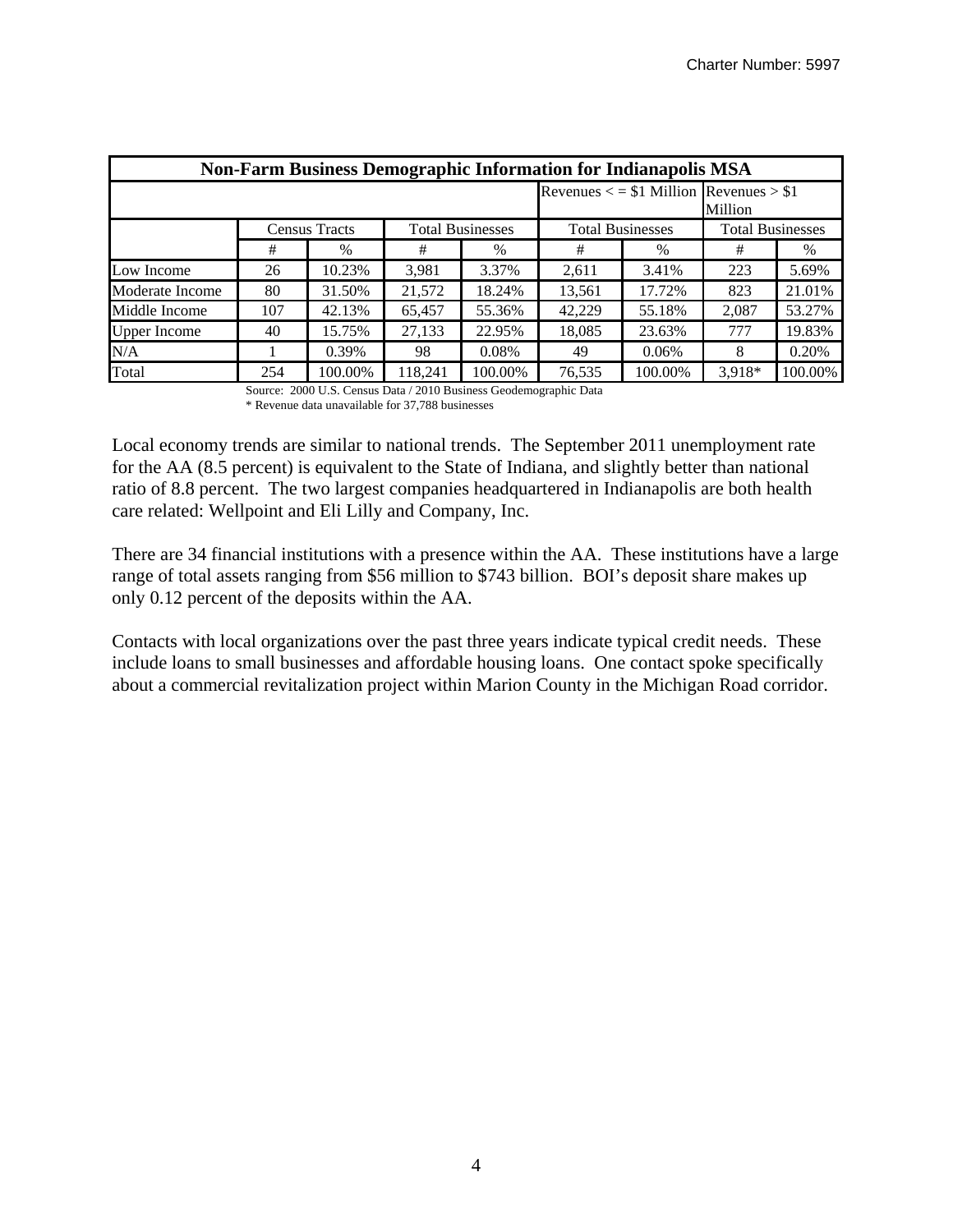# **CONCLUSIONS WITH RESPECT TO PERFORMANCE CRITERIA**

BOI's performance in meeting the community credit needs is satisfactory. This review concentrated on the bank's primary loan product; business loans. BOI had a reasonable loan-todeposit ratio and a majority of the loans made were within the AAs at origination. The geographic distribution of loans is excellent.

Primarily due to the lack of lending in Starke County, the bank's overall penetration to businesses of different sizes is poor. Borrower distribution in the Terre Haute and Lafayette AAs is reasonable. While the poor borrower distribution was considered in the bank's final rating, we determined the performance in other criteria sufficient to justify the Satisfactory rating.

### **Loan-to-Deposit Ratio**

Bank of Indiana's net loan-to-deposit (LTD) ratio is reasonable given the bank's size, financial condition, assessment areas' credit needs, local competition, and dollar volume of loans sold. The LTD ratio averaged 77 percent over 21 quarters since the last CRA examination. The ratio reached a high of 90 percent and is currently at a quarterly low of 60 percent.

The bank's net LTD ratio is less than favorable when compared to the other seven financial institutions with total assets between \$50 million and \$250 million and a branch located within the AAs. The average quarterly net loan-to-deposit ratio for these similarly situated banks was 95 percent over the same time period. All of the banks reviewed have ratios well below the highs recorded in 2007 and 2008.

BOI's ratio is reasonable considering the bank sold off guaranteed portions of many SBA loans. Per bank records, the outstanding balance of these loans sold totals \$33.3 million. If the bank had maintained these loans, the current net loan-to-deposit ratio would be nearly 90 percent.

#### **Lending in Assessment Area**

A majority or 75 percent of BOI's primary loan product was made within the bank's assessment areas at origination. Again, this analysis includes the former AA of Tippecanoe County within the Lafayette MSA. The following table represents our random sample of the bank's business loan lending within the assessment areas by number and dollar volume.

|                 | Lending in the AA                            |        |  |         |       |          |        |         |        |          |  |  |  |
|-----------------|----------------------------------------------|--------|--|---------|-------|----------|--------|---------|--------|----------|--|--|--|
|                 | Dollar of Loans $(000's)$<br>Number of Loans |        |  |         |       |          |        |         |        |          |  |  |  |
| Type of         |                                              | Inside |  | Outside | Total | Inside   |        | Outside |        | Total    |  |  |  |
| Loans           | #                                            | %      |  | $\%$    |       |          | $\%$   |         | $\%$   |          |  |  |  |
| <b>Business</b> | 15                                           | 75.00% |  | 25.00%  | 20    | \$23,018 | 76.31% | \$7.147 | 23.69% | \$30,165 |  |  |  |

*Source: Examiners reviewed a random, 20-loan sample of business loans originated from 5/8/2006 - 11/1/2011*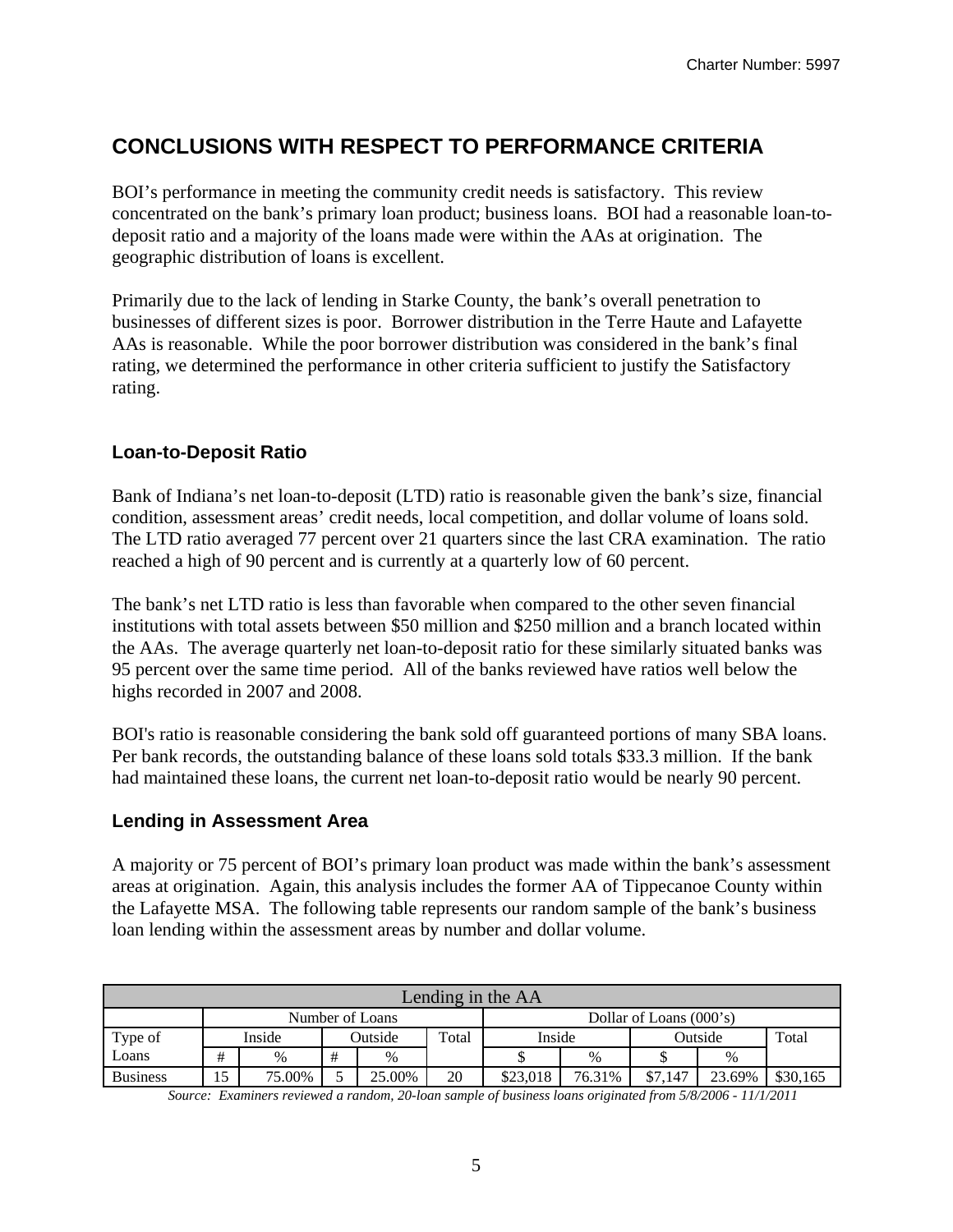#### **Lending to Businesses of Different Sizes**

Overall, the distribution of loans reflects a poor penetration among businesses of different sizes. The performance in the Terre Haute MSA received slightly more weight when determining appropriateness of penetration as nearly half (49.3 percent) of all deposits come from the AA. Since 2009, similar numbers of loans have been originated out of each of the full-scope AAs. Though the full-scope evaluations are the most meaningful, the limited-scope, Starke County review noted very poor penetration which brought the overall rating down to Poor.

#### Performance in the Full-Scope Terre Haute MSA AA

The borrower distribution of loans in the Terre Haute MSA AA is reasonable. Fifty-five percent of the bank's business loans originated during the review period were made to small businesses. Though reasonable, the figure is less favorable when compared to the AA demographics which shows over 65 percent of businesses are small with gross revenues of \$1 million or less. The following table shows the distribution of commercial loans among different-sized businesses in the AA.

| <b>Borrower Distribution to Businesses in Terre Haute MSA</b> |                    |               |             |         |  |  |  |  |  |  |  |
|---------------------------------------------------------------|--------------------|---------------|-------------|---------|--|--|--|--|--|--|--|
| Business Revenues (or Sales)                                  | $\leq$ \$1,000,000 | > \$1,000,000 | Unavailable | Total   |  |  |  |  |  |  |  |
| % of AA Businesses                                            | 65.61%             | 3.15%         | 31.24%      | 100.00% |  |  |  |  |  |  |  |
| % of Bank Loans in AA by #                                    | 55.00%             | 45.00%        | $0.00\%$    | 100.00% |  |  |  |  |  |  |  |
| % of Bank Loans in AA by \$                                   | 20.60%             | 79.40%        | 0.00%       | 100.00% |  |  |  |  |  |  |  |

*Source: Sample of 20 loans within the AA originated from 5/8/06 – 11/01/2011 & 2010 Business Geodemographic Data* 

#### Performance in the Full-Scope Indianapolis MSA AA

The borrower distribution of loans in the Indianapolis MSA AA is poor. Only 38 percent of business loans sampled were made to small businesses (\$1 million or less in annual gross revenue). This penetration is poor considering 65 percent of all businesses in the AA are small as shown in the table below:

| <b>Borrower Distribution to Businesses in Indianapolis MSA</b> |                    |               |             |         |  |  |  |  |  |  |  |
|----------------------------------------------------------------|--------------------|---------------|-------------|---------|--|--|--|--|--|--|--|
| Business Revenues (or Sales)                                   | $\leq$ \$1,000,000 | > \$1,000,000 | Unavailable | Total   |  |  |  |  |  |  |  |
| % of AA Businesses                                             | 64.73%             | 3.31%         | 31.96%      | 100.00% |  |  |  |  |  |  |  |
| % of Bank Loans in AA by #                                     | 37.50%             | 62.50%        | $0.00\%$    | 100.00% |  |  |  |  |  |  |  |
| % of Bank Loans in AA by \$                                    | 29.06%             | 70.94%        | $0.00\%$    | 100.00% |  |  |  |  |  |  |  |

*Source: Sample of 24 loans originated from 5/8/06 – 11/1/2011 & 2010 Business Geodemographic Data*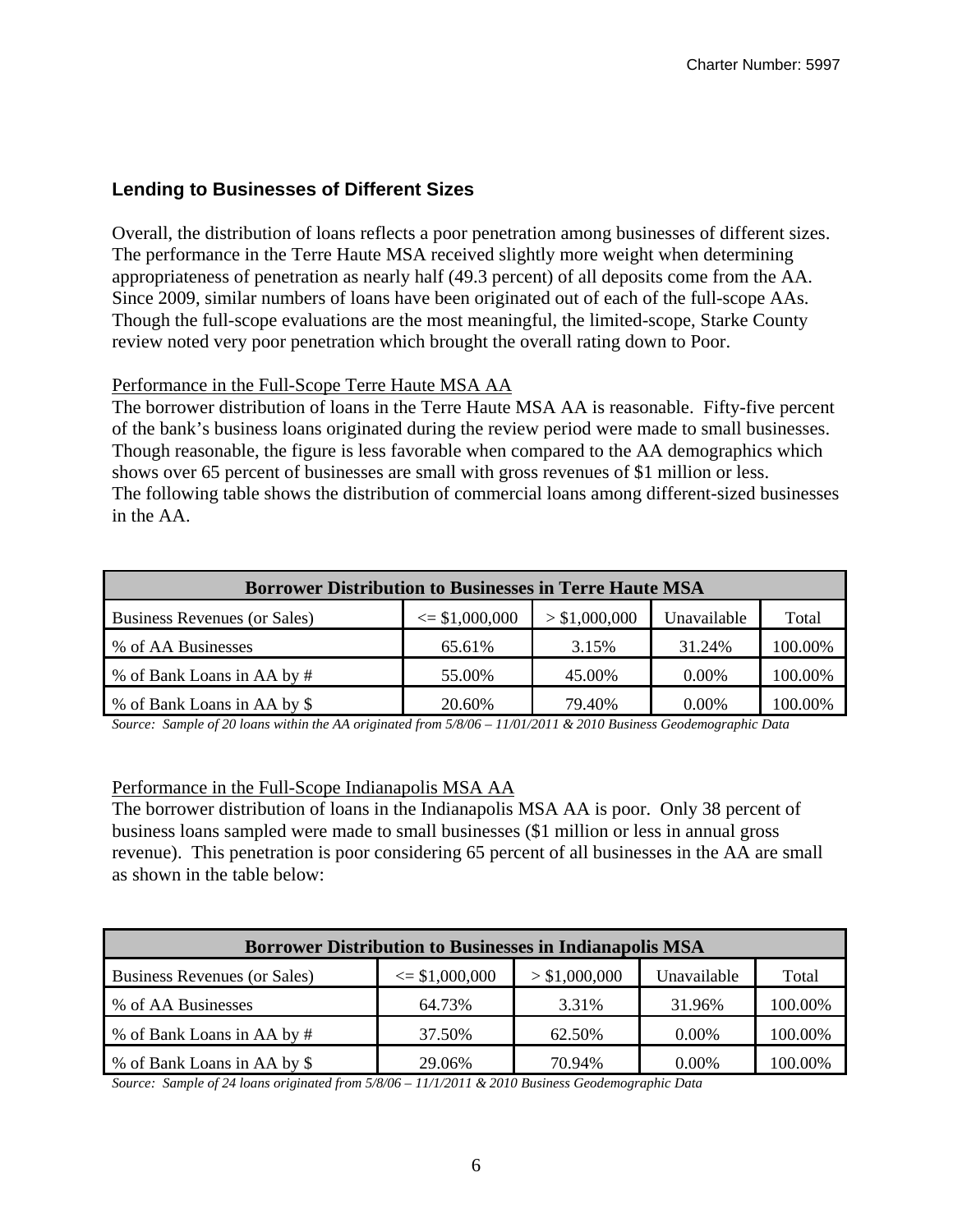#### Performance in the (former) Limited-Scope Lafayette MSA AA

The performance within this AA is not inconsistent with the finding within the full-scope AAs. The borrower distribution of loans in the former Lafayette MSA AA is reasonable. Just over 70 percent of the bank's business loans originated during the review period were made to small businesses. This figure is more favorable when compared to AA demographics which show 64 percent of businesses are small with gross revenues of \$1 million or less.

The following table shows the distribution of commercial loans among different-sized businesses in the AA.

| Borrower Distribution to Businesses in (former) Lafayette MSA AA |                    |               |             |         |  |  |  |  |  |  |  |
|------------------------------------------------------------------|--------------------|---------------|-------------|---------|--|--|--|--|--|--|--|
| Business Revenues (or Sales)                                     | $\leq$ \$1,000,000 | > \$1,000,000 | Unavailable | Total   |  |  |  |  |  |  |  |
| % of AA Businesses                                               | 64.32%             | 2.90%         | 32.78%      | 100.00% |  |  |  |  |  |  |  |
| % of Bank Loans in AA by #                                       | 70.37%             | 29.63%        | $0.00\%$    | 100.00% |  |  |  |  |  |  |  |
| % of Bank Loans in AA by \$                                      | 45.79%             | 54.21%        | $0.00\%$    | 100.00% |  |  |  |  |  |  |  |

*Source: Sample of 27 loans originated from 5/8/06 –11/1/2011 & 2010 Business Geodemographic Data* 

#### Performance in the Limited-Scope Starke County AA

The performance within this AA is weaker than the performance within the full-scope AAs. The borrower distribution in the Starke County AA is very poor. A sample could not be performed as the bank has not made any business loans in this area since acquiring two branches in August, 2007. In fact, only ten loans have been made within the AA. Two were to local governments, two were home loans; and six were consumer loans. There are a total of 1,767 businesses located within the AA and 74 percent are small businesses.

#### **Geographic Distribution of Loans**

The distribution of loans reflects excellent dispersion among different income tracts throughout the bank's AAs. No significant conspicuous gaps were identified within the full-scope AAs. The Indianapolis AA received slightly more weight, as the AA's demographics are also less homogeneous; ten percent of geographies are low-income and 32 percent are moderate-income. The Terre Haute MSA does not have any low-income geographies and moderate-income geographies only make up 23 percent of the AAs geographies. As mentioned earlier, the branches in the full scope AAs have been originating about the same amount of business loans since the beginning of 2009 (44 percent originated from locations in Terre Haute MSA AA and 41 percent from locations in Indianapolis MSA AA).

Starke County was not included in the geographic distribution, as all geographies are middleincome. A geographic analysis is not meaningful for this AA.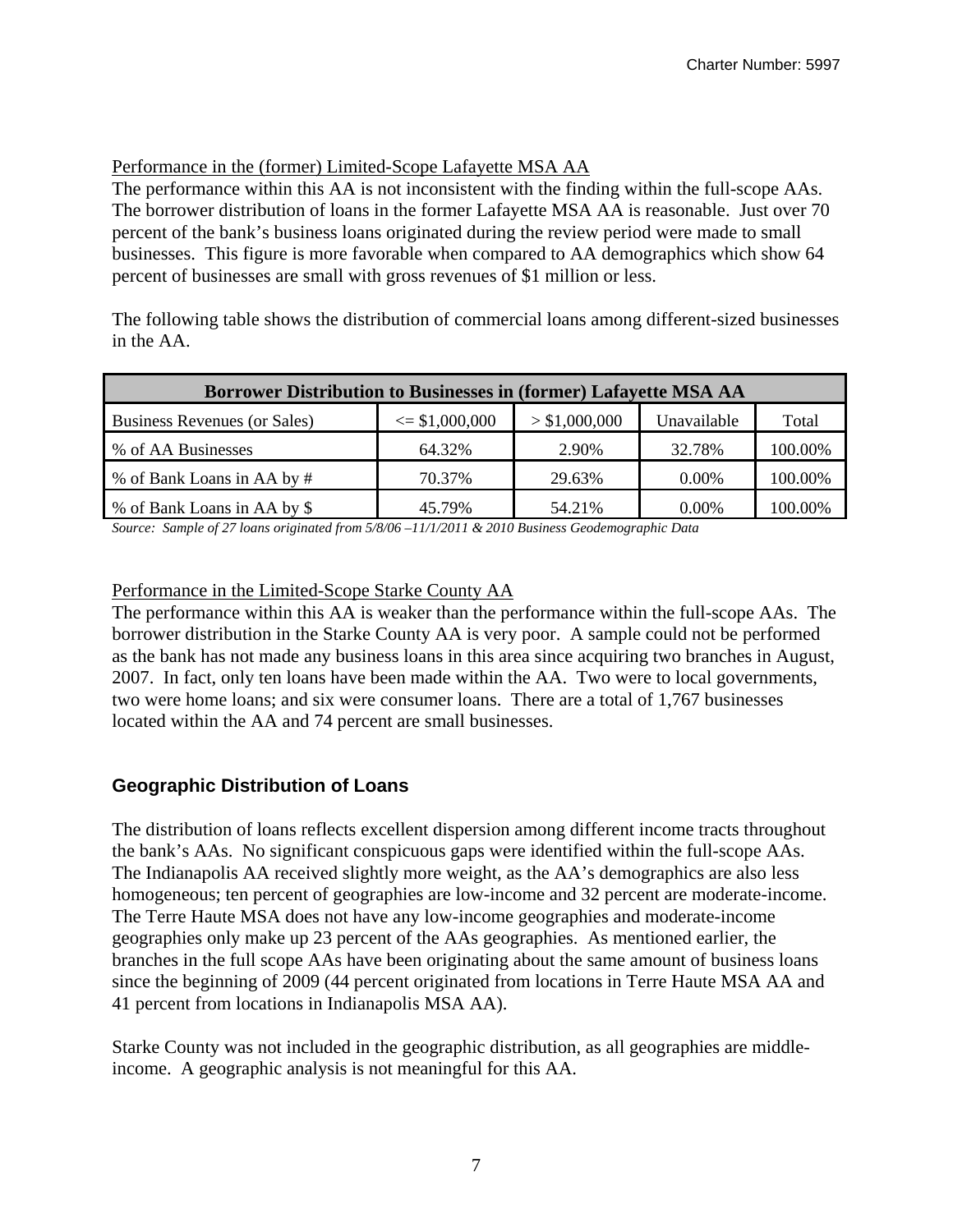#### Performance in the Terre Haute MSA AA

The bank's geographic distribution of business loans in the Terre Haute MSA AA is reasonable. This AA does not have a low-income census tract; we focused on performance in the 11 moderate-income census tracts. BOI made 11 percent of the loans sampled to businesses located in moderate-income tracts; this is in line with AA demographics.

The following table shows the distribution of commercial loans among businesses in each census tract income level, based on our sample.

| <b>Geographic Distribution of Commercial Loans in Terre Haute MSA AA</b> |                   |          |                   |          |                   |          |                   |          |  |  |  |  |  |
|--------------------------------------------------------------------------|-------------------|----------|-------------------|----------|-------------------|----------|-------------------|----------|--|--|--|--|--|
| Census                                                                   |                   |          |                   |          |                   |          |                   |          |  |  |  |  |  |
| Tract                                                                    |                   |          |                   |          |                   |          |                   |          |  |  |  |  |  |
| Income                                                                   |                   |          |                   |          |                   |          |                   |          |  |  |  |  |  |
| Level                                                                    | Low               |          | Moderate          |          | Middle            |          | Upper             |          |  |  |  |  |  |
|                                                                          |                   | $%$ of   |                   | $%$ of   |                   | $%$ of   |                   | $%$ of   |  |  |  |  |  |
|                                                                          | % of AA           | Number   | % of AA           | Number   | % of AA           | Number   | % of AA           | Number   |  |  |  |  |  |
|                                                                          | <b>Businesses</b> | of Loans | <b>Businesses</b> | of Loans | <b>Businesses</b> | of Loans | <b>Businesses</b> | of Loans |  |  |  |  |  |
| % of Total                                                               | $0.00\%$          | 0.00%    | 13.86%            | 10.53%   | 63.83%            | 73.68%   | 22.31%            | 15.79%   |  |  |  |  |  |

*Source: Sample of 20 loans originated from 5/8/06 – 11/1/2011 & 2010 Business Geodemographic Data* 

### Performance in the Indianapolis MSA AA

The bank's geographic distribution of business loans in the Indianapolis MSA AA is excellent. Demographic data for the AA show 26 low-income and 80 moderate-income census tracts. The distribution of loans within the moderate-income census tracts is excellent. We noted 26 percent of loans reviewed were to businesses located within these geographies. This is favorable compared to the demographic information. While our sample did not capture any loans originated within the low-income tracts, there is limited opportunity to lend to businesses located within low-income geographies. Only three percent of the AA's businesses are located within these geographies.

The following table shows the distribution of commercial loans among businesses in each census tract income level, based on our sample.

| <b>Geographic Distribution of Commercial Loans</b><br>in the Indianapolis MSA AA |                              |                              |                              |                              |                              |                              |                              |                              |  |  |  |  |  |
|----------------------------------------------------------------------------------|------------------------------|------------------------------|------------------------------|------------------------------|------------------------------|------------------------------|------------------------------|------------------------------|--|--|--|--|--|
| Census<br>Tract<br>Income<br>Middle<br>Level<br>Moderate<br>Upper<br>Low         |                              |                              |                              |                              |                              |                              |                              |                              |  |  |  |  |  |
|                                                                                  | % of AA<br><b>Businesses</b> | $%$ of<br>Number<br>of Loans | % of AA<br><b>Businesses</b> | $%$ of<br>Number<br>of Loans | % of AA<br><b>Businesses</b> | $%$ of<br>Number<br>of Loans | % of AA<br><b>Businesses</b> | $%$ of<br>Number<br>of Loans |  |  |  |  |  |
| % of Total                                                                       | 3.37%                        | $0.00\%$                     | 18.24%                       | 26.09%                       | 55.36%                       | 39.13%                       | 22.95%                       | 34.78%                       |  |  |  |  |  |

*Source: Sample of 24 loans originated from 5/8/06 – 11/1/2011 & 2010 Business Geodemographic Data*